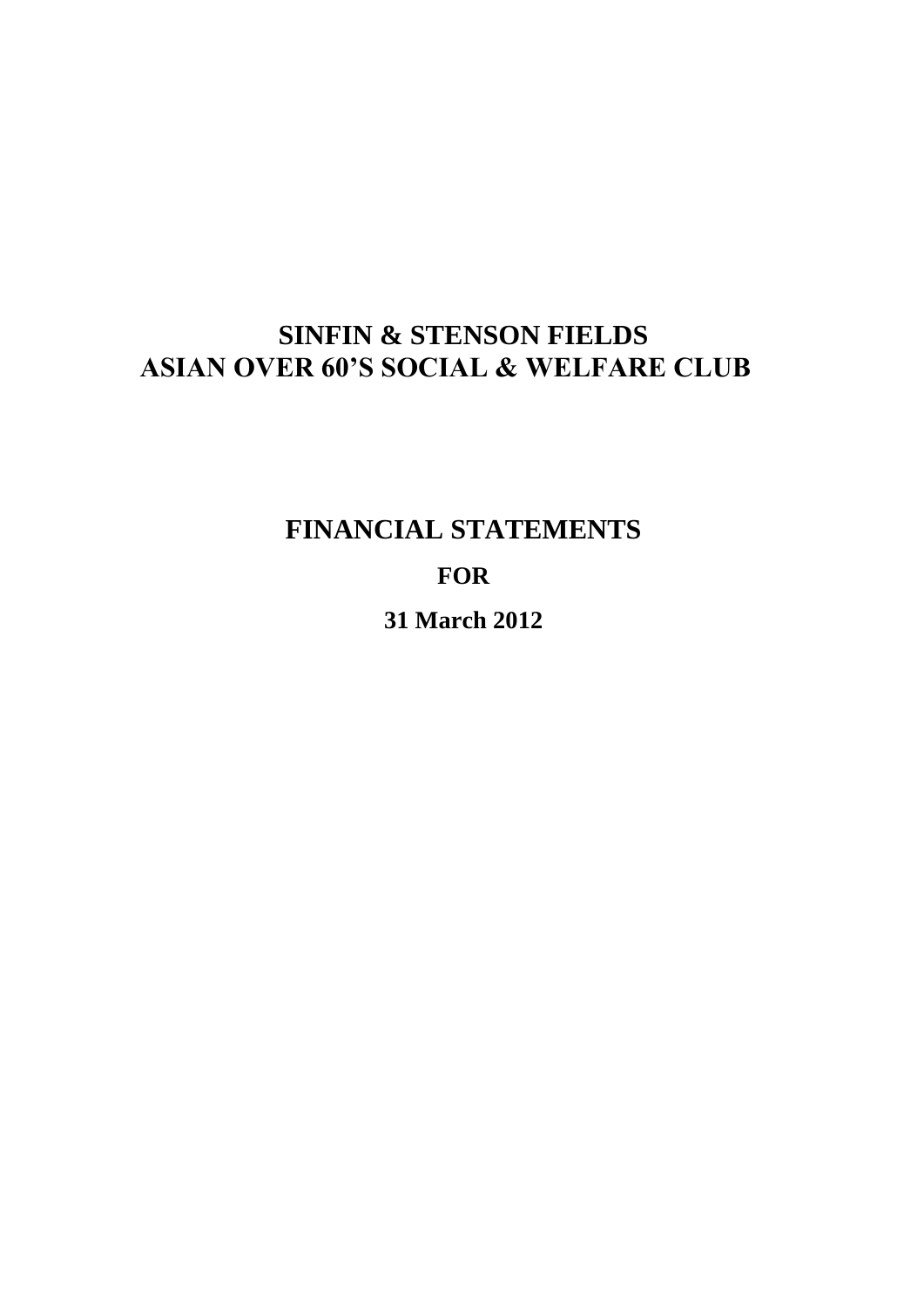## **SINFIN & STENSON FIELDS ASIAN OVER 60'S SOCIAL & WELFARE CLUB**

## **FINANCIAL STATEMENTS**

### **PERIOD ENDED 31 MARCH 2012**

| <b>Contents</b>                            | Page |
|--------------------------------------------|------|
| Independent Examiner's Report              |      |
| Receipts and Payments Account              |      |
| <b>Statement of Assets and Liabilities</b> |      |
| Notes to the financial statements          |      |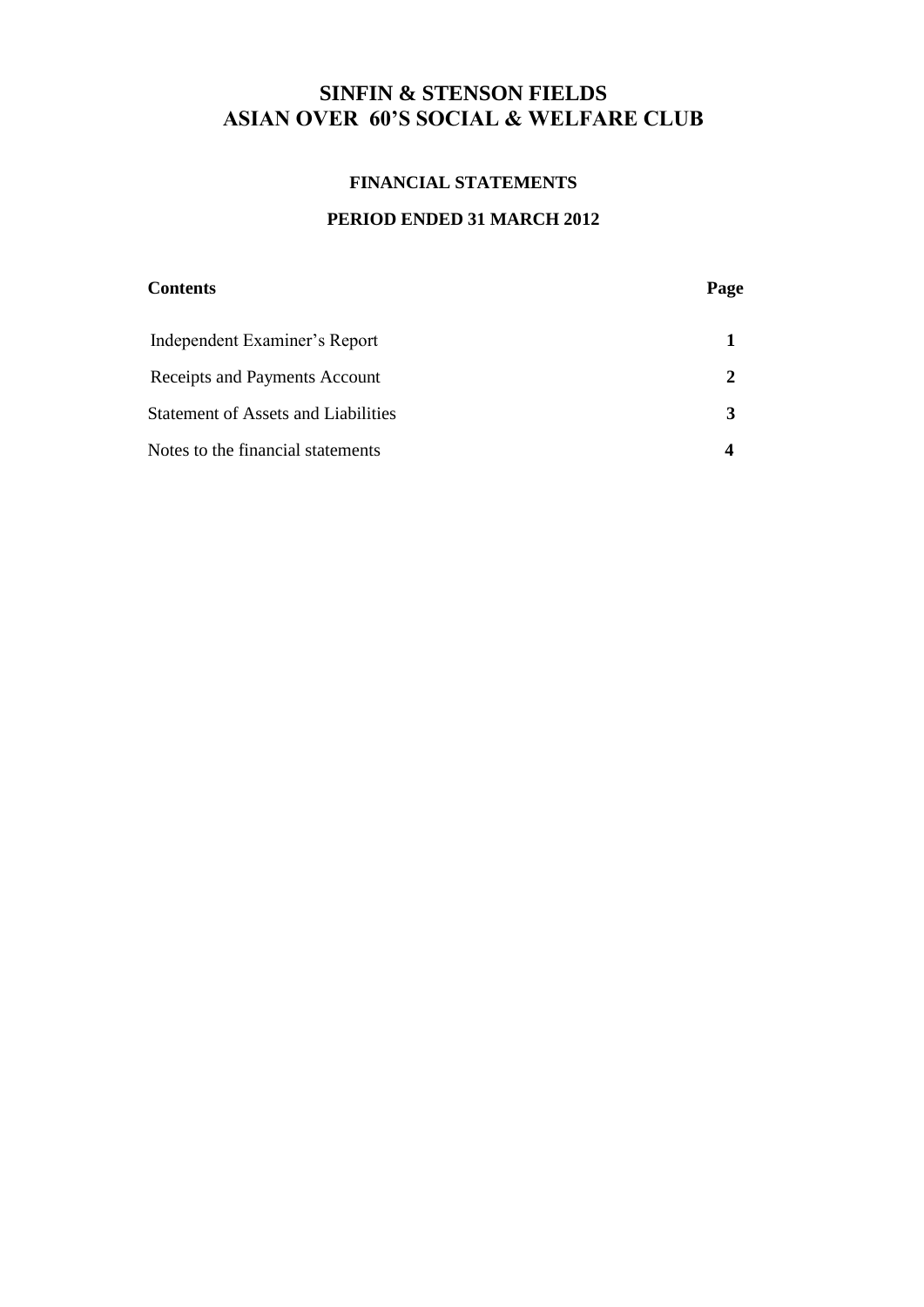#### **Independent Examiner's Report to the Committee of Sinfin & Stenson Fields Asian Over 60's Social & Welfare Club**

I report on the accounts for the year ended 31 March 2012 which are set out on pages 2 to 4.

#### **Respective responsibilities of the committee and examiner**

The committee are responsible for the preparation of the accounts. The committee consider that an audit is not required for this year under section 144 of the Charities Act 2011 (the Charities Act). It is my responsibility to:

- examine the accounts under section 145 of the Charities Act;
- follow the procedures laid down in the general Directions given by the Charity Commission  $\bullet$ (under section 145(5)(b) of the Charities Act) and
- to state whether particular matters have come to my attention.

#### **Basis of independent examiner's statement**

My examination was carried out in accordance with general Directions given by the Charity Commission. An examination includes a review of the accounting records kept by the charity and a comparison of the accounts presented with those records. It also includes consideration of any unusual items or disclosures in the accounts, and seeking explanations from you as trustees concerning any such matters. The procedures undertaken do not provide all the evidence that would be required in an audit, and consequently no opinion is given as to whether the accounts present a "true and fair view" and the report is limited to those matters set out in the statement below.

#### **Independent examiner's statement**

In connection with my examination, no matter has come to my attention:

- 1 Which gives me reasonable cause to believe that, in any material respect, the requirements
- to keep accounting records are kept in accordance with section 130 of the Charities Act;  $\bullet$
- to prepare accounts which accord with the accounting records and comply with the accounting  $\bullet$ requirements of the Charities Act have not been met, or
- 2 to which, in my opinion attention should be drawn in order to enable a proper understanding of the accounts to be reached.

Mark Newey ACMA Date Derby Community Accountancy Service Babington Lodge 128 Green Lane Derby DE1 1RY

## **RECEIPTS AND PAYMENTS ACCOUNT FOR THE PERIOD APRIL 1st 2011 TO MARCH 31st 2012**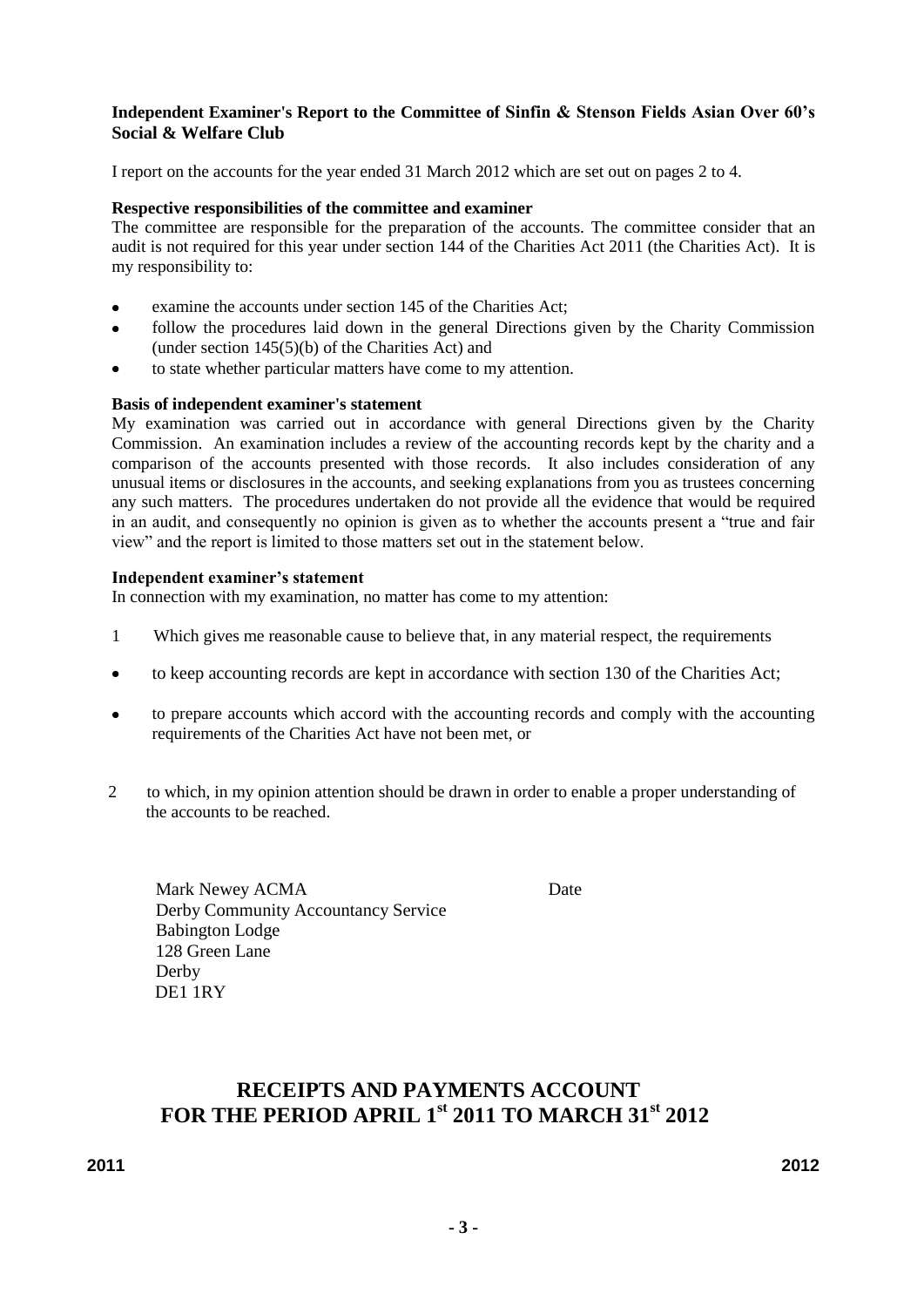| Total<br>£ |                                   |        | Unrestricted<br>Funds<br>£ | Restricted<br>Funds<br>£ | Total<br>£ |
|------------|-----------------------------------|--------|----------------------------|--------------------------|------------|
| 2947       | <b>Opening Balances</b>           |        | 3082                       | 0                        | 3082       |
|            | <b>Receipts</b>                   |        |                            |                          |            |
| 8975       | Grants                            | note 1 | 6983                       | 2020                     | 9003       |
| 2601       | <b>Members contributions</b>      |        | 3104                       | 0                        | 3104       |
| 5          | Interest                          |        | 5                          | 0                        | 5          |
| 11581      |                                   |        | 10092                      | 2020                     | 12112      |
|            | <b>Payments</b>                   |        |                            |                          |            |
| 4428       | Lunches & refreshments            |        | 4325                       | 0                        | 4325       |
| 4243       | Rent                              |        | 2420                       | 2020                     | 4440       |
| 801        | <b>Festival costs</b>             |        | 1500                       | 0                        | 1500       |
| 86         | Equipment                         |        | 67                         | 0                        | 67         |
| 170        | Postage, stationery & newspapers  |        | 212                        | 0                        | 212        |
| 1336       | Outing costs                      |        | 1375                       | $\mathbf 0$              | 1375       |
| 382        | Sundry                            | note 2 | 490                        | $\overline{0}$           | 490        |
| 11446      |                                   |        | 10388                      | 2020                     | 12408      |
|            |                                   |        |                            |                          |            |
| 135        | <b>Surplus/(Deficit) for year</b> |        | $-296$                     | $\mathbf 0$              | $-296$     |
|            |                                   |        |                            |                          |            |
| 3082       | <b>Closing Balances</b>           |        | 2786                       | $\bf{0}$                 | 2786       |

# **STATEMENT OF ASSETS AND LIABILITIES AS AT MARCH 31st 2012**

| 2011 |                 | 2012 |
|------|-----------------|------|
| r    |                 | c    |
| 2880 | Balance at bank | 2539 |
| 202  | Cash            | 247  |
| 3082 |                 | 2786 |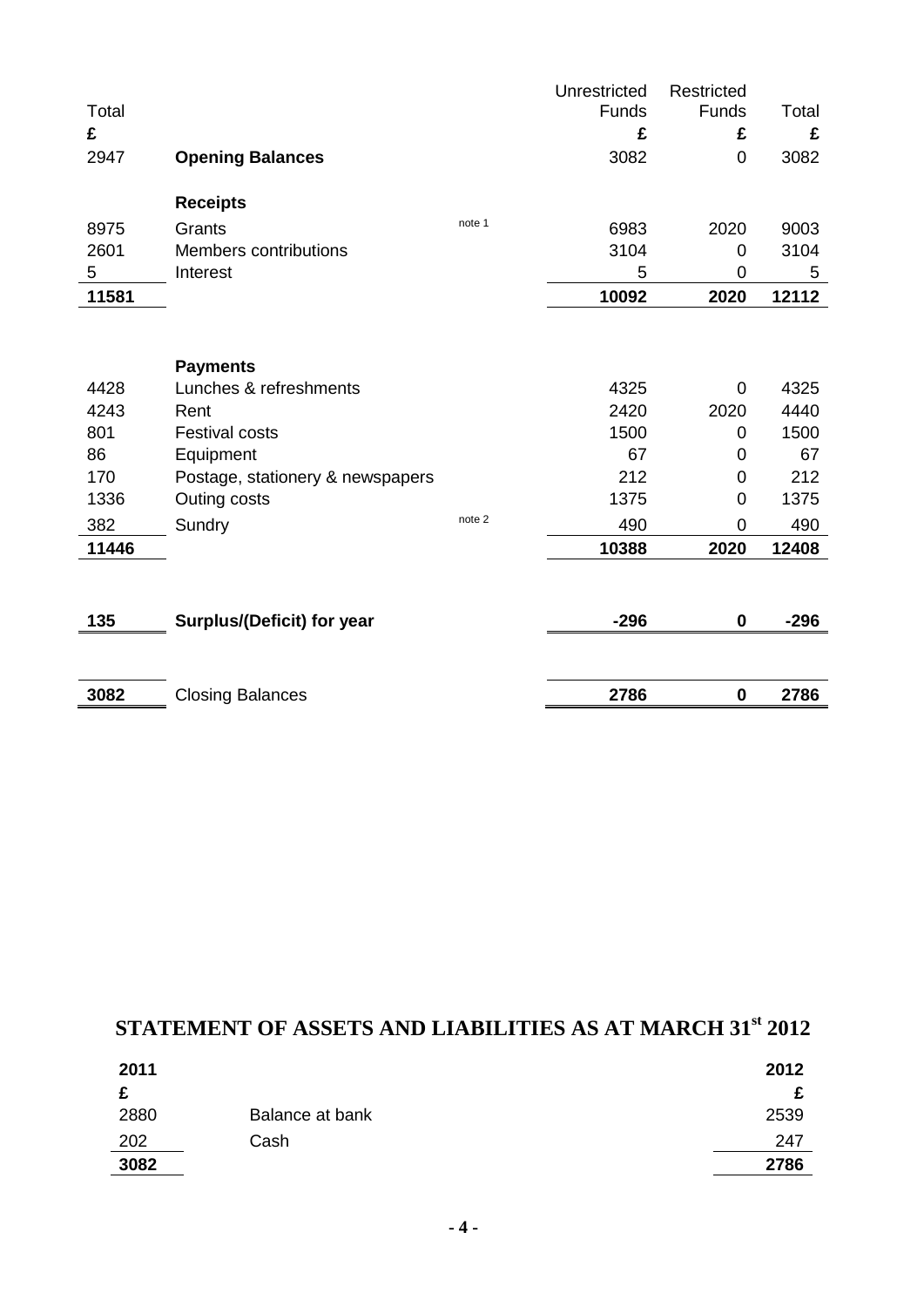**3082** Net Assets **2786**

Chair **Date** 

Treasurer Date

# **NOTES TO THE ACCOUNTS**

#### **Note 1**

**Grants** 

|                                   | Unrestricted | Restricted | Total<br>2012 | Total<br>2011 |
|-----------------------------------|--------------|------------|---------------|---------------|
|                                   |              |            |               | £             |
| South Derbyshire District Council | 6614         |            | 6614          | 6610          |
| <b>Derbyshire County Council</b>  | 369          |            | 369           | 365           |
| Derby City Council                |              | 2020       | 2020          | 2000          |